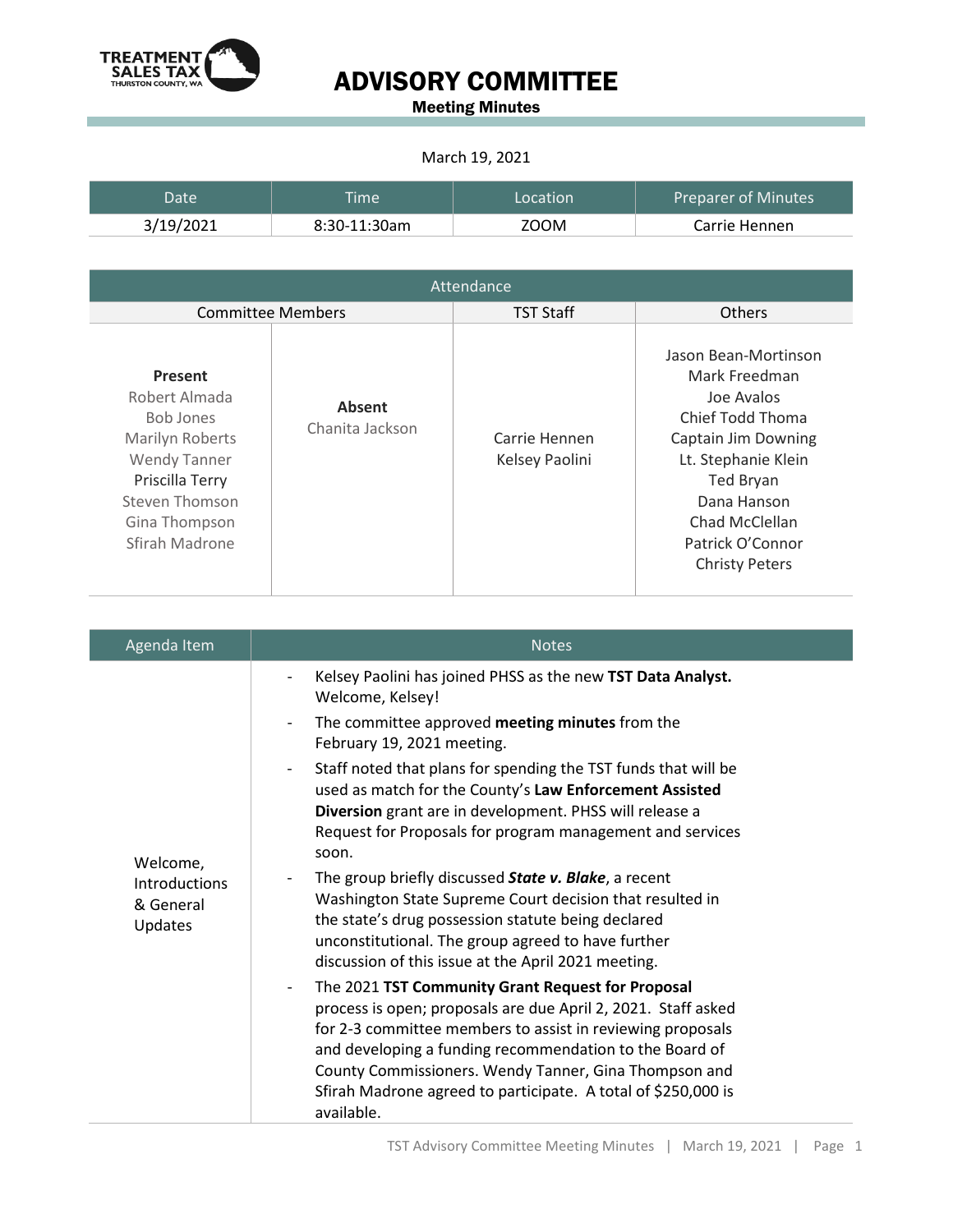

Meeting Minutes

| Agenda Item                                                                                                                      | <b>Notes</b>                                                                                                                                                                                                                                                                                                                                                                                                                                                                                                                                                                                                                                                                                                                                                                                                                                                                                                                                                                                                                                                                                                                                                                                                                                                                                                                                                                                                                                                                                                                                                                                                                                                                                                                                                                                                                                                                                                                                                                                                                                                                                                                                                                                                                                                                           |  |
|----------------------------------------------------------------------------------------------------------------------------------|----------------------------------------------------------------------------------------------------------------------------------------------------------------------------------------------------------------------------------------------------------------------------------------------------------------------------------------------------------------------------------------------------------------------------------------------------------------------------------------------------------------------------------------------------------------------------------------------------------------------------------------------------------------------------------------------------------------------------------------------------------------------------------------------------------------------------------------------------------------------------------------------------------------------------------------------------------------------------------------------------------------------------------------------------------------------------------------------------------------------------------------------------------------------------------------------------------------------------------------------------------------------------------------------------------------------------------------------------------------------------------------------------------------------------------------------------------------------------------------------------------------------------------------------------------------------------------------------------------------------------------------------------------------------------------------------------------------------------------------------------------------------------------------------------------------------------------------------------------------------------------------------------------------------------------------------------------------------------------------------------------------------------------------------------------------------------------------------------------------------------------------------------------------------------------------------------------------------------------------------------------------------------------------|--|
| Program<br>Discussions:<br><b>Thurston Mason</b><br>Behavioral<br>Health<br>Administrative<br>Services<br>Organization-<br>(ASO) | See accompanying slides<br>General Update-ASO leadership provided an update on activities for which<br>the ASO is responsible, including the crisis system. The ASO also offered<br>updates on some key issues this legislative session.<br>Jail Behavioral Health Program- The ASO provided updates on the Jail<br>Behavioral Health program, which provides clinical mental health services<br>in the Thurston County Jail. They highlighted efforts over the past year to<br>move beyond crisis services to add more therapeutic activities, peer<br>supports, and psychoeducation classes.<br>Intensive Case Management-ASO staff noted that mechanisms are now in<br>place to bill Medicaid for assessments provided through this program when<br>possible. This should free up funds for transportation, recovery support,<br>and other flexible funds to meet client needs.                                                                                                                                                                                                                                                                                                                                                                                                                                                                                                                                                                                                                                                                                                                                                                                                                                                                                                                                                                                                                                                                                                                                                                                                                                                                                                                                                                                                     |  |
| Program<br>Discussions:<br><b>Thurston County</b><br>Sheriff's Office--<br>Corrections                                           | General Update/ COVID trends- Corrections leadership indicated that the<br>overall jail population decreased significantly based on booking restrictions<br>and other policy changes at the onset of COVID. However, the population<br>served through TST programs (those with behavioral health needs) has not<br>decreased, as many of these individuals' charges did not allow them to<br>remain in the community.<br>TST Corrections Coordinator- Corrections had shared several documents<br>detailing the duties of this position prior to the meeting. It was clarified that<br>TST funds 80% of this position. The committee did not have additional<br>questions.<br>Chemical Dependency Program- Corrections leadership provided an<br>$\overline{\phantom{a}}$<br>overview of some of the reasons participants don't graduate, and clarified<br>that some participants are able to complete the program even after they<br>are released from the facility (depending on which phase they are in). There<br>was discussion of the Moral Reconation Therapy model. It was noted that<br>this treatment approach is evidenced-based for the population and is also<br>used by Drug Court. Some committee members suggested there may be<br>alternatives to this approach that are more trauma-informed, and/or<br>additional ways in which to ensure the program itself is delivered in as<br>trauma-informed a way as possible. Corrections leadership also noted a<br>closer relationship over the past year between this program and the mental<br>health therapist, and expressed optimism that this will lead to improved<br>outcomes for individuals with co-occurring disorders.<br>Action Item: TST staff will convene a meeting including Corrections<br>$\circ$<br>leadership and appropriate partners, Drug Court leadership, and<br>subject matter experts to discuss the reasons MRT is used and<br>discuss whether alternatives should be considered.<br>Psych ARNP- Corrections leadership noted that in 2021, since the funding<br>became available, TST funds have been used to cover the cost of psych<br>meds for two individuals involved in competency restoration proceedings.<br>The Advisory Committee encouraged Corrections to develop a proposal to |  |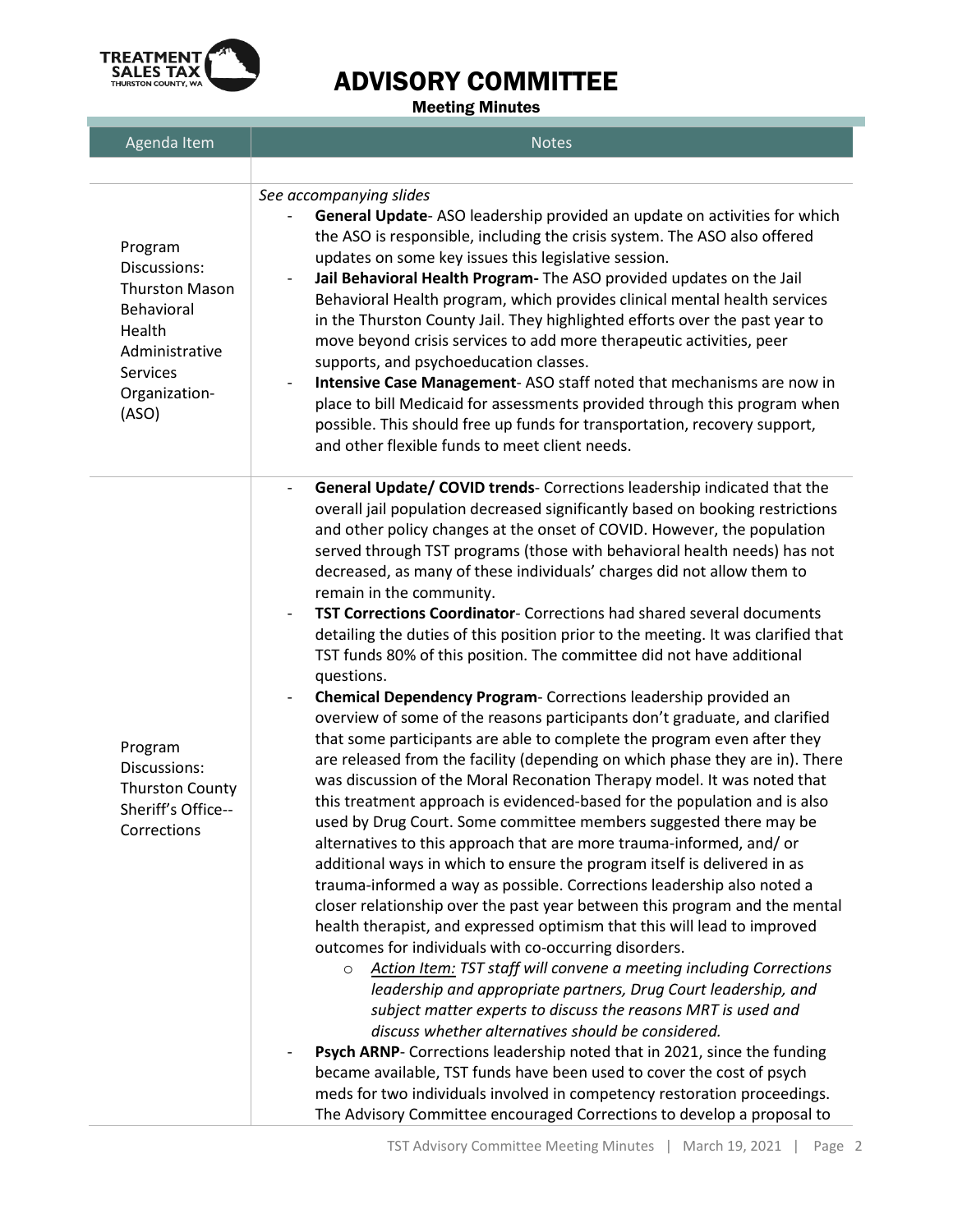

Meeting Minutes

| Agenda Item                               | <b>Notes</b>                                                                                                                                                                                                                                                                                                                                                                                                                                                                                                                                                                                                                                                                                                                                                                                                                                                                                                                                                                                                                                                                                                                                                                                                                                                                                                                                                                                                                                                                                                                                                                                                                                                                                                                                                                                                                                      |
|-------------------------------------------|---------------------------------------------------------------------------------------------------------------------------------------------------------------------------------------------------------------------------------------------------------------------------------------------------------------------------------------------------------------------------------------------------------------------------------------------------------------------------------------------------------------------------------------------------------------------------------------------------------------------------------------------------------------------------------------------------------------------------------------------------------------------------------------------------------------------------------------------------------------------------------------------------------------------------------------------------------------------------------------------------------------------------------------------------------------------------------------------------------------------------------------------------------------------------------------------------------------------------------------------------------------------------------------------------------------------------------------------------------------------------------------------------------------------------------------------------------------------------------------------------------------------------------------------------------------------------------------------------------------------------------------------------------------------------------------------------------------------------------------------------------------------------------------------------------------------------------------------------|
|                                           | cover psych meds for all inmates; Corrections leadership expressed<br>openness to this idea but indicated that further discussion of some<br>complexities would be required, and it would be necessary to bring subject<br>matter experts into the discussion. ASO leadership provided additional<br>information, noting that there may be additional funding opportunities if<br>the legislature passes HB1348 (which would allow Medicaid to remain<br>active for the first 30 days of incarceration) and/ or through new federal<br>block grant funds coming to the state.<br>Action Item: TST staff will convene a meeting including Corrections<br>$\circ$<br>leadership and appropriate partners (including medical contractor),<br>the ASO, and subject matter experts to consider next steps.                                                                                                                                                                                                                                                                                                                                                                                                                                                                                                                                                                                                                                                                                                                                                                                                                                                                                                                                                                                                                                             |
| Program<br>Discussions:<br>Juvenile Court | Juvenile Justice Behavioral Health Alternative- Juvenile Court leadership<br>provided an overview of this program and noted that the program is on<br>track to serve more youth this year. It was clarified that changes have been<br>made to make entry into the program more flexible; for example, youth no<br>longer need to be identified before disposition. There was discussion of<br>whether more incentives to participation could be offered (e.g. case<br>dismissal), and the group agreed that this would be an appropriate<br>discussion for the JJBHA steering committee. Committee members asked<br>whether funding limitations prevent Juvenile Court from serving more<br>youth in this program, and Court staff indicated that the program is<br>appropriately funded.<br>Equine Assisted Youth Peer Support- Juvenile Court leadership noted that<br>this program has been invaluable in providing an opportunity to positively<br>engage young people and serve as a bridge to more intensive services in<br>some cases. Transportation has been identified as a barrier to completion<br>of the program and will now be added to sure that youth can attend all<br>sessions. The Court indicated that 29% of youth participating in this<br>program identify as a race other than white, and 10% identified as Hispanic/<br>Latino. The group talked about how this could be a particularly meaningful<br>intervention for marginalized youth.<br>Committee members noted that there is an overall question to consider<br>regarding TST's role in advancing racial equity. In addition, a committee<br>member observed that it had been stated that youth involved in the Court<br>system gain access to additional resources, and challenged the group to<br>reexamine the fact that our services are set up in this way. |
| Wrap Up and<br><b>Next Steps</b>          | Update on Mental Health & Veterans Court-Staff noted that the program<br>manager for this program has departed, and the position has not yet been<br>filled. The Court hopes to have a new manager in place by mid-May.<br>The group briefly debriefed the February BOCC discussion with the<br>Committee. The group appreciated the discussion and perspectives. Some<br>members noted that they had hoped for more guidance or plans from the                                                                                                                                                                                                                                                                                                                                                                                                                                                                                                                                                                                                                                                                                                                                                                                                                                                                                                                                                                                                                                                                                                                                                                                                                                                                                                                                                                                                   |